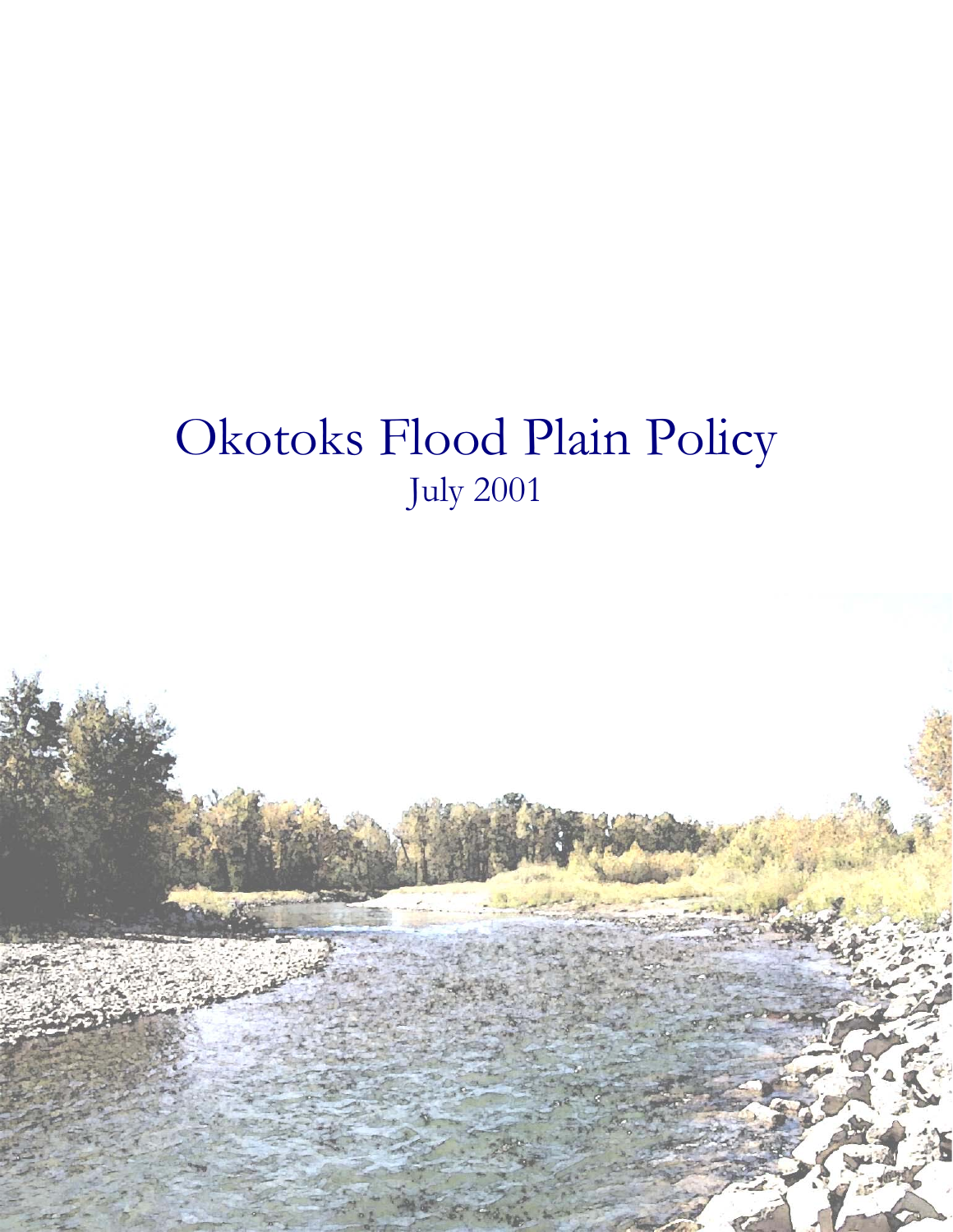# **PUBLISHING INFORMATION**

| TITLE:                    | OKOTOKS FLOOD PLAIN POLICY                                                                                                                            |
|---------------------------|-------------------------------------------------------------------------------------------------------------------------------------------------------|
| <b>AUTHORS:</b>           | TOWN OF OKOTOKS PLANNING SERVICES                                                                                                                     |
| <b>STATUS:</b>            | APPROVED BY OKOTOKS TOWN COUNCIL JULY 16, 2001                                                                                                        |
| <b>PRINTING DATE:</b>     | AUGUST 2001                                                                                                                                           |
| <b>ADDITIONAL COPIES:</b> | THE TOWN OF OKOTOKS<br>DEVELOPMENT SERVICES BUSINESS CENTRE<br>P.O. BOX 20<br>OKOTOKS, ALBERTA<br><b>T1S1K1</b><br>$(403)$ 938-4404<br>www.okotoks.ca |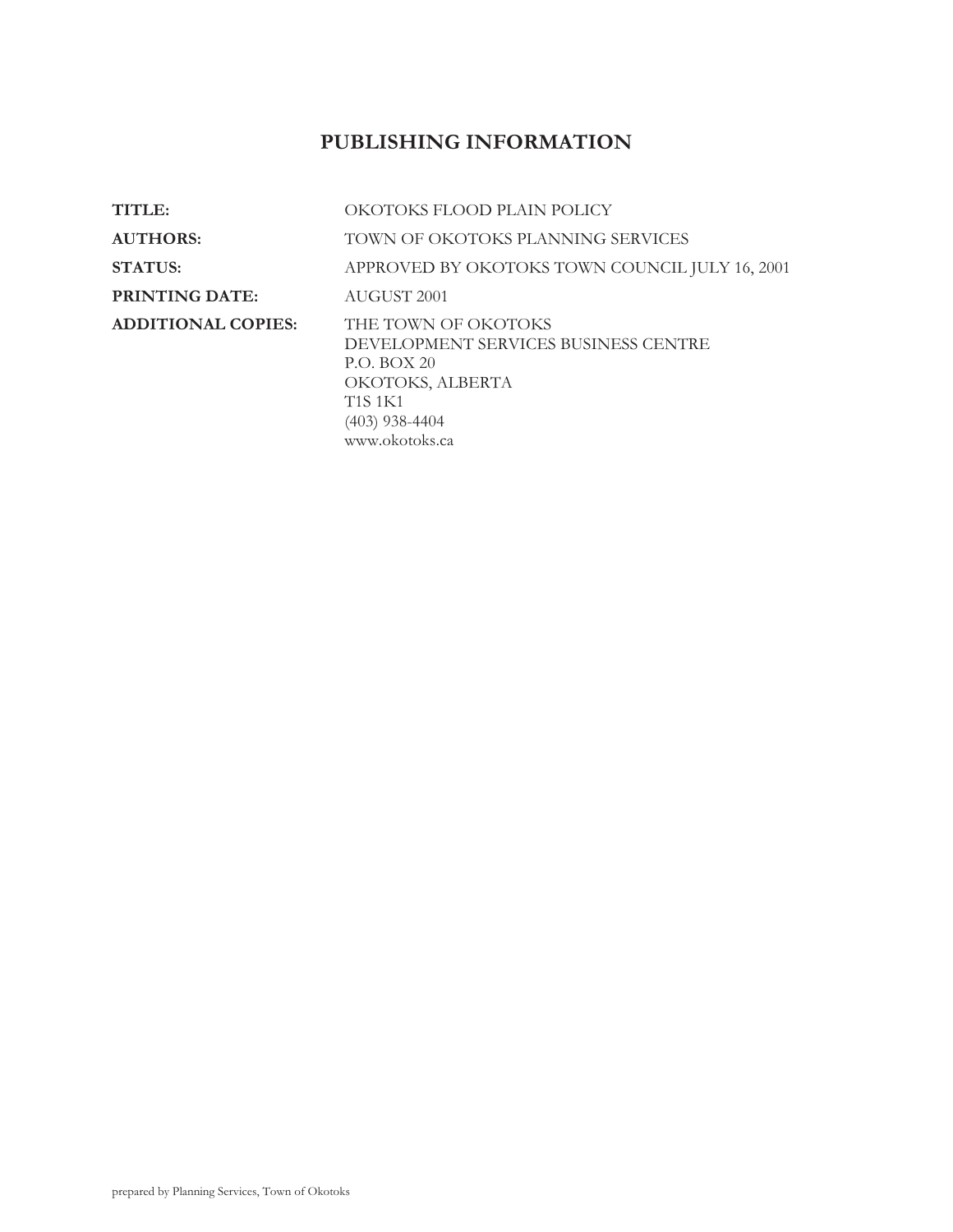# Okotoks Flood Plain Policy July 2001

## **1. INTRODUCTION**

This policy document has been prepared at the request of the Town of Okotoks Council to ensure that ----

- ---- all policies of the Town of Okotoks related to development in flood prone areas:
- <sup>x</sup> are readily available to all landowners and interested parties in a concise, comprehensive and clear document; and
- are integrated with other relevant planning policies related to the provision of services, appropriate densities and land uses, and the sensitive integration of *new development* in existing developed areas.

The preparation of this document included an extensive public consultation process. Throughout the public consultation process, landowners and stakeholders were strongly encouraged to provide the Town with written comments. All written comments have been retained in the Town's filing system (D06 FL).

This document includes a Definitions Section [Section 2 on Page 2] to assist users of this document in interpreting the policies that follow. A Background Section [Section 3 on Page 4] follows. This section provides context regarding the relationship between municipal, provincial and federal *flood risk area* policies. The Policy Sections [Sections 4 to 6 beginning on Page 6] follows and contains the Town's land use and development policies specific to the *flood risk area*. These policies do not preclude the application of other standard Town of Okotoks regulations and rules as contained in the Land Use Bylaw [LUB] and Municipal Development Plan [MDP]. The document concludes with an Implementation Section [Section 7 on Page 17].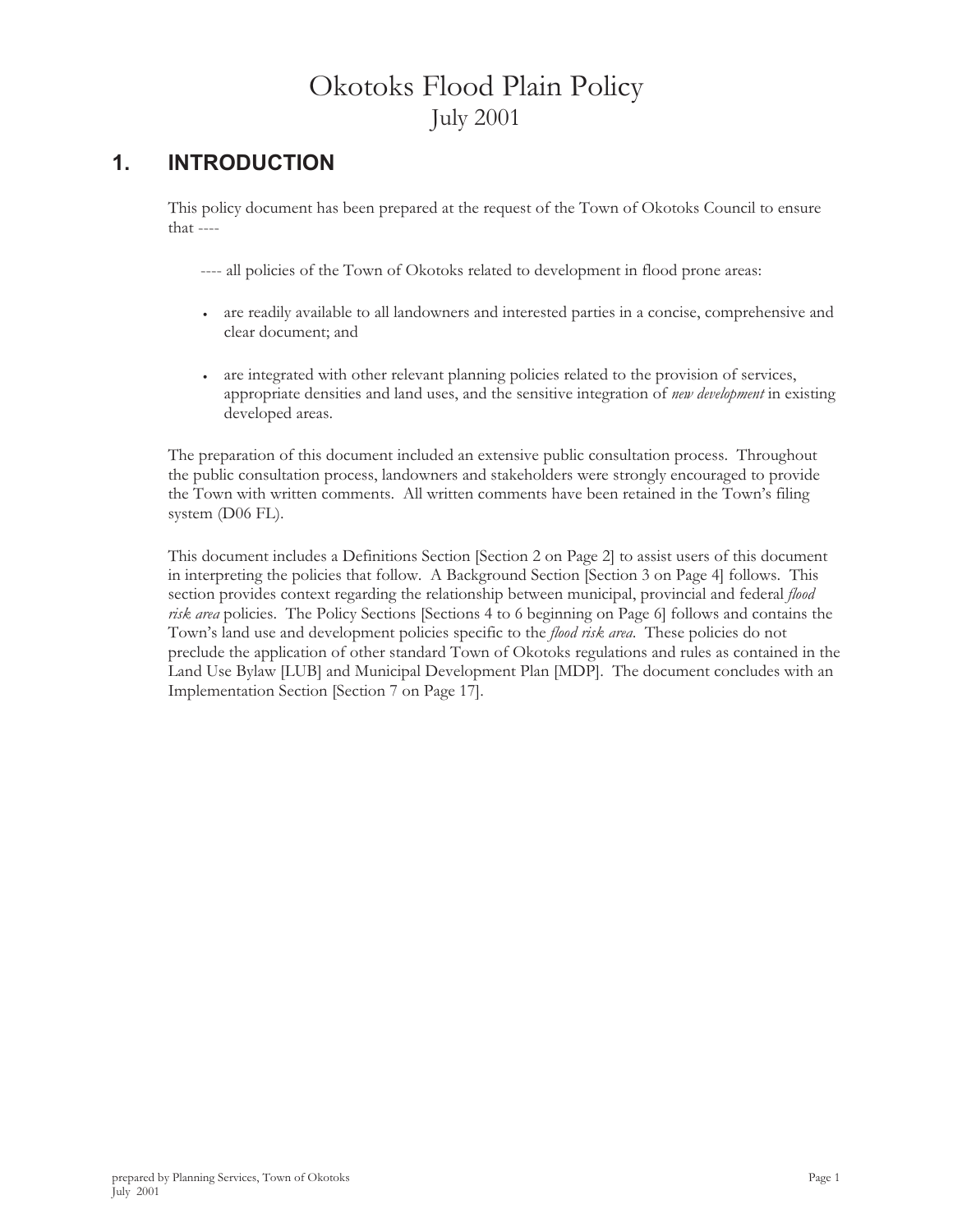## **2. DEFINITIONS**

Italicized words and phrases used in the body of this document are defined in this Section. In this policy document:

"**Bank**" means the natural boundary of a body of water as determined by an Alberta Land Surveyor in accordance with the Surveys Act.

"**Design Flood**" means a 1 in 100 year flood event, or a flood which has a one percent chance of being equalled or exceeded in any year.

"**Essential Public Infrastructure***"* means publicly funded infrastructure which may include but is not limited to erosion protection works, sewage disposal facilities, water treatment facilities, major utility mains, park access roads and major road connections. Such infrastructure is required for the greater public good in an urban setting and at times requires their development partially or wholly in the *flood risk area.*

"**Existing**" means buildings or structures that were developed in flood prone areas prior to designation of the Okotoks *flood risk area* on May 11, 2000.

"**FDRP**" means the Canada-Alberta Flood Damage Reduction Program. This program was initiated by senior levels of government in 1989 for the purpose of mapping and designating *flood risk areas* in urban communities and increasing awareness of flood risk in designated communities.

"**Flood Fringe**" means those lands as illustrated on the *Flood Risk Map* that would be inundated by shallow, slow moving and generally less destructive floodwaters during a *design flood*.

"**Flood Level**" means the calculated level or elevation to which water would rise during a *design flood*. *Flood levels* vary from location to location depending on variations in the width of the flood channel, grades etc. The *Flood Risk Map* indicates the calculated *flood level* at a number of cross-sections along the Sheep River. Site specific *flood levels* are determined by Alberta Environment or its successor in response to subdivision and development application referrals from the Town.

"**Flood Mitigation Measure**" means any measure taken to reduce the risk of flood damage to both *existing* or *new development* and includes among other measures elevated pads, fill, back sloping, dykes and certain construction methods intended to reduce the risk of flood damage during a 1:100 year flood event.

"**Flood Risk Area**" means the area as illustrated on the *Flood Risk Map* that would be flooded during a *design flood.*

"**Flood Proofed**" means measures have been taken consistent with the *FDRP* to permanently protect *new developments* located within the *flood fringe* from flood damage. An effective and preferred method of flood proofing is to use elevated pads or fill to raise buildings at least 0.5 m (1.64 ft.) above the calculated *flood level*. Flood proofing also includes safeguards such as locating electrical panels and shut-off valves and water lines above the calculated *flood level* and restricting the use of rooms below the *flood level*.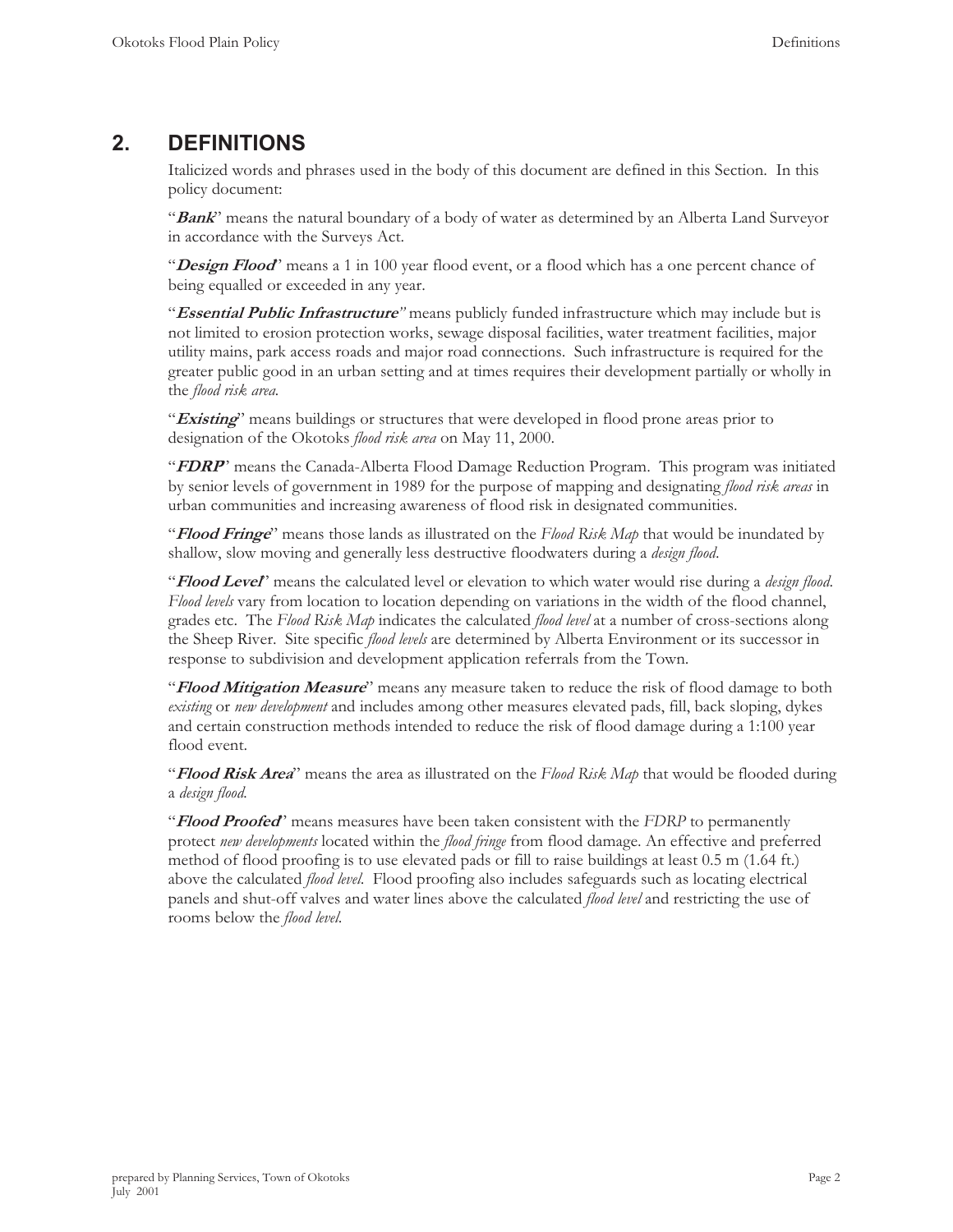"**Floodway**" means the river channel and adjoining lands as illustrated on the *Flood Risk Map* that would be inundated by deep, fast moving and destructive floodwaters during a *design flood.* 

"**Flood Risk Map**" means the map dated January 1996 or any subsequent replacement produced by Alberta Environment or its successor pursuant to the *FDRP* that depicts the *flood risk area* in Okotoks including the *floodway* and *flood fringe* zones and provides calculated *flood levels* along selected crosssections along the river.

"Full Urban Standards" means that a site or subdivision is serviced by municipal water, sewer and storm water systems and the roads providing access to the site or subdivision are paved, have curb and gutter and include a sidewalk system, street lighting etc.

"**Low density Residential**" means single detached dwellings on lots sufficient in size to accommodate a private water well and retain a rural or semi-rural setting.

"**New Development**" means filling and any building or other structure including additions to *existing* buildings or structures that are proposed within the *flood risk area*.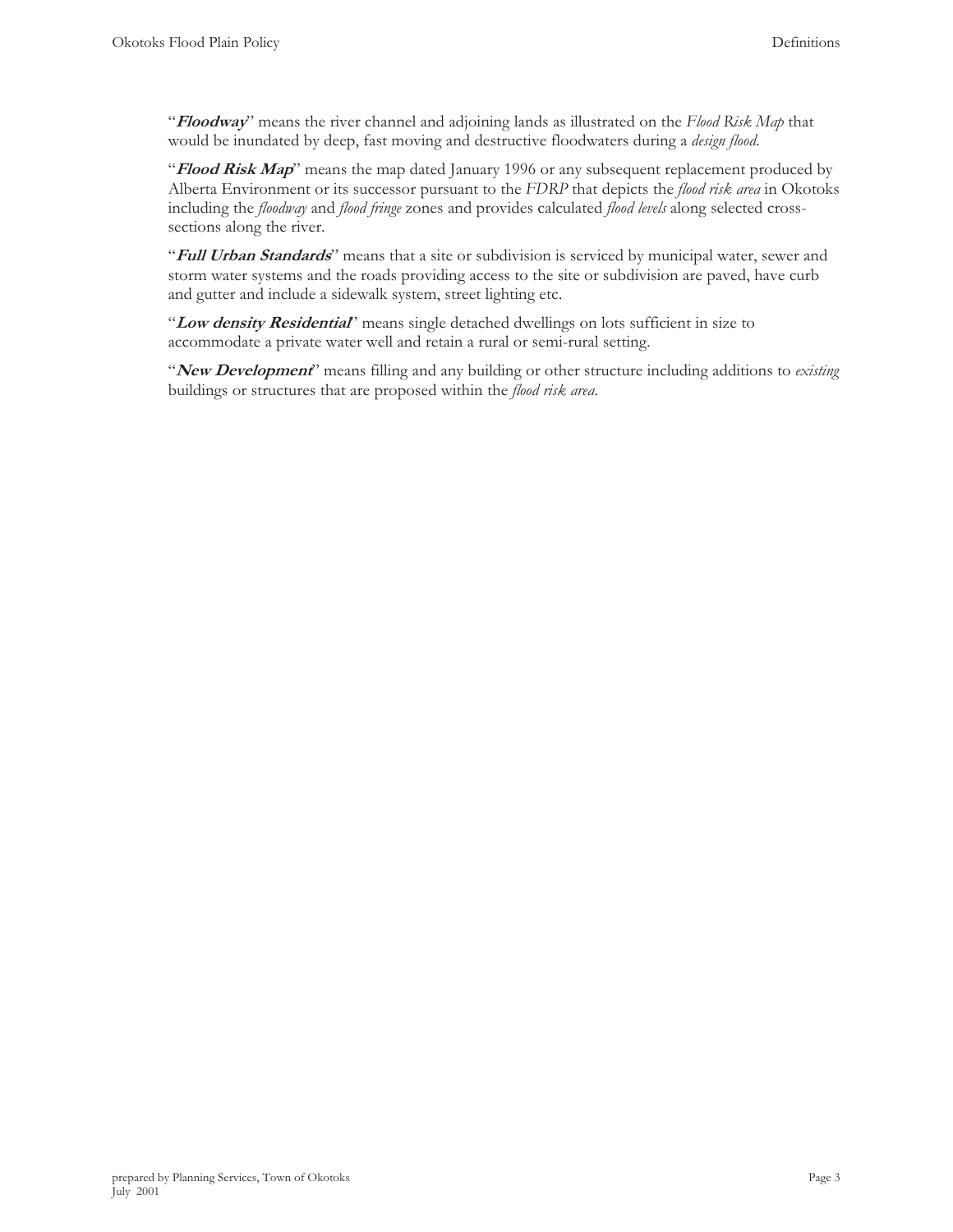# **3. BACKGROUND**

#### **Okotoks Municipal Development Plan [MDP]**

The Town's current policy framework regarding land use and development within the *flood risk area* is found in the Town's MDP [Escarpment and Shoreline Areas Section]. In summary the MDP states that:

- <sup>x</sup> The Sheep River and its associated shorelines and *flood risk area* have and will continue to **shape the design and character of the Town** and **contribute significantly to the Town** as a desirable place to live;
- <sup>x</sup> The general policy of the Town is to **restrict urban development** in the *flood risk area*;
- <sup>x</sup> The Town will attempt to **secure the undeveloped (1998) river valley lands** (*flood risk area*) **as natural open space** for conservation, public use and enjoyment by 2005 and rehabilitate these lands to a natural state by 2010;
- <sup>x</sup> The **1988 UMA Flood Mitigation Alternatives Report shall be used as a guideline** for reviewing proposals in the *flood risk area*;
- <sup>x</sup> **Development** within the *floodway* **should be limited to recreational uses, linear parks and pedestrian/bicycle pathway systems** (low intensity public uses); and
- <sup>x</sup> **Limited development** of lands (low intensity private uses) within the *flood risk area* **may be considered** but only if it can be demonstrated that both public access and shoreline stability will be protected and that the development proceeds in accordance with the guidelines of the current Flood Mitigation Study.

#### **Okotoks Land Use Bylaw [LUB]**

The Okotoks LUB includes general requirements that regulate the use and development of lands subject to flooding [Section 9.11.0].

#### **Canada Alberta Flood Damage Reduction Program**

The Town of Okotoks is one of sixty-six Alberta communities included in the Canada-Alberta Flood Damage Reduction Program [*FDRP*]. This program is designed to reduce the financial cost incurred by both landowners and governments due to flooding. Under this program, a *Flood Risk Map* has been prepared for Okotoks illustrating the area designated as having a flood hazard. The mapping shows two zones: the *floodway* and the *flood fringe*. The *floodway* presents the greatest risk for flood damage and *new development* in this zone is strongly discouraged. *New development* in the *flood fringe* may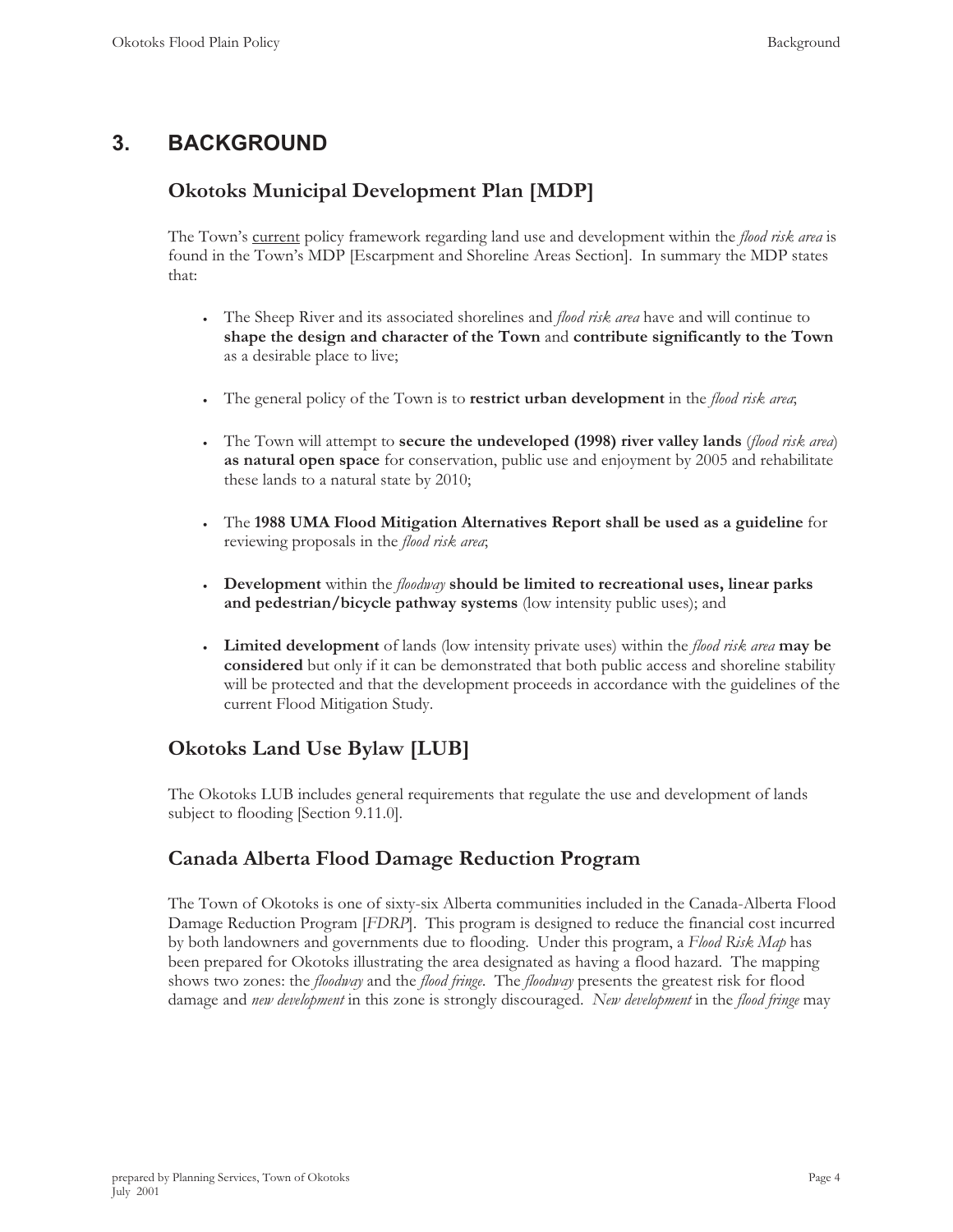be permitted under this program provided it is adequately *flood proofed*. Under the *FDRP*, senior levels of government…

…will not:

- develop new government buildings;
- provide financial assistance under any government program for *new development*; or
- **PEDRI** provide flood disaster assistance for development that occurs after designation under the *FDRP*…
- …within the *floodway*.

Under the *FDRP*, *new development* will be allowed within the *flood fringe* provided that the *new development* is adequately *flood proofed*. Further, any development within the *flood risk area* already in place at the time of designation (*existing*) will be eligible for flood disaster assistance. An addition or enlargement to an *existing* building does not disqualify an *existing* building from flood disaster assistance. Normal maintenance and repair to *existing* structures is also permitted under the program.

#### **Investigation of Flood Mitigation Alternatives in the Sheep River Basin**

This report, commonly referred to as the 1988 UMA Report, made a series of recommendations that were based on flood plain analysis and mapping conducted by Alberta Environment in 1985. It is important to note that the 1988 UMA report does not distinguish between *flood fringe* and *floodway* lands. In summary, this report determined that only a few new developments could occur in the flood plain without causing a significant increase in flood water levels and hence increased impacts on other properties in the flood plain. As a result, **the report recommends against new development occurring in much of the flood plain**. The report also states that the installation of dykes at certain locations would allow additional development to occur in the flood plain without adverse impacts on other properties in the flood plain. Such additional development should occur only after a dyke is constructed and that such additional development be raised above flood levels.

The recommendations for development within the *flood risk area* that flow out of the *FDRP* differ considerably from the UMA Report due primarily to the greater detail regarding the flood risk as depicted by the 1996 *Flood Risk Map*. The UMA Report, however, continues to be a helpful technical resource for the Town when considering development within the *flood risk area*.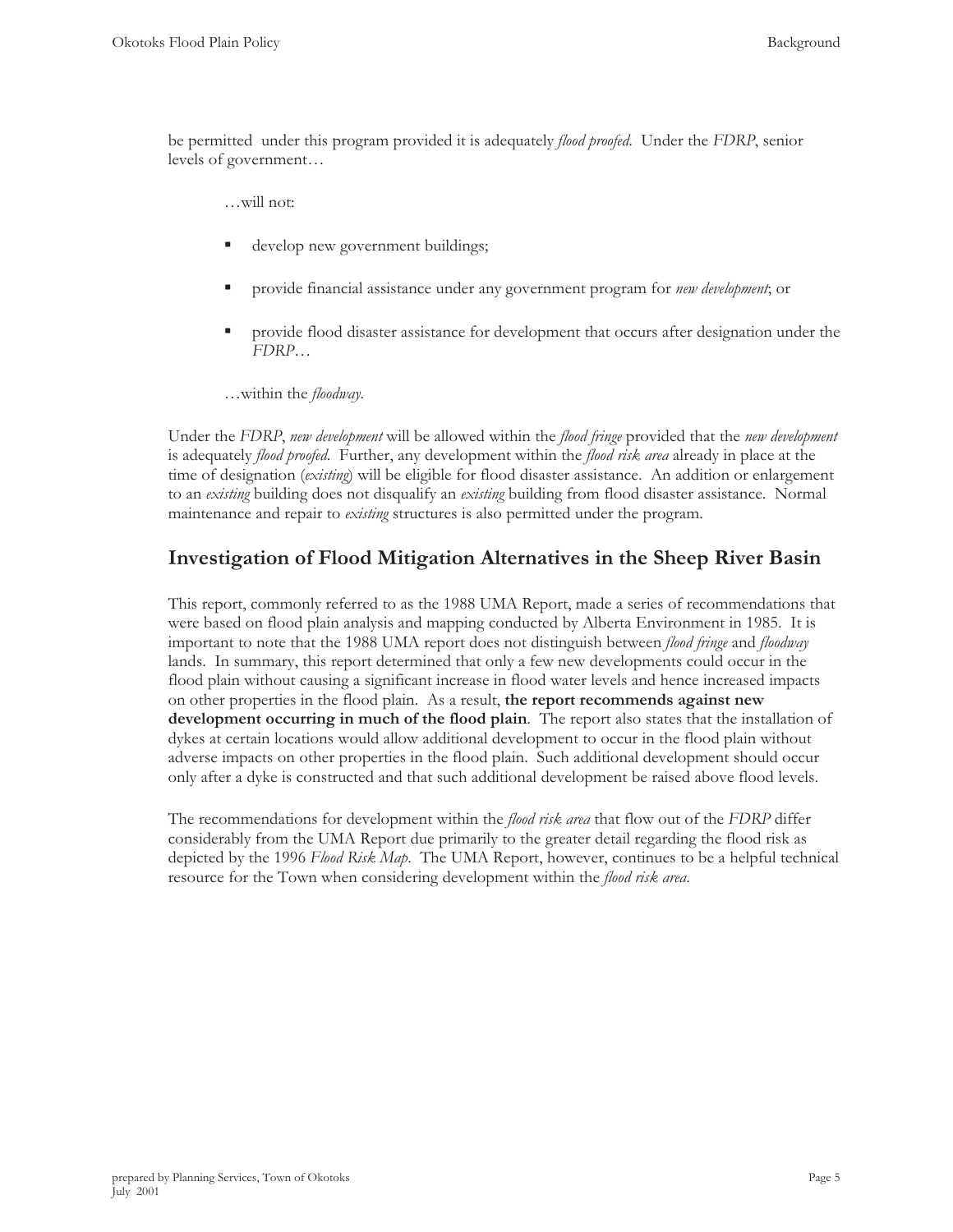# **4. FLOOD RISK AREA POLICY**

The policies in this Section are intended to apply within the *flood risk area* of the Sheep River as depicted on Figure 1.

#### **Guiding Principles - Flood Risk Area**

- ¾ To follow *FDRP* guidelines;
- ¾ To prohibit *new development* other than trails and walkways including associated park furniture and *essential public infrastructure* in the *floodway*;
- ¾ To ensure the municipality and subsequently tax payers do not assume any liability for *new development* in the *flood risk area*;
- ¾ To minimize the risk of flood damage to both public and private property within the *flood risk area* of the Sheep River;
- ¾ To avoid any *new development* that would incur damage in a *design flood*;
- ¾ To utilize cost effective *flood mitigation measures* that minimize construction and long term maintenance costs for both the municipality and individual landowners;
- ¾ To exercise extreme caution regarding proposals involving extensive filling, and development in close proximity to the *floodway*;
- ¾ To only accept changes to the *Flood Risk Map* as approved by Alberta Environment or its successor;
- ¾ To treat all landowners within the *flood risk area* equitably insofar as flooding issues are concerned, recognizing that other planning issues may determine varying limitations for development from one location to another; and
- ¾ To ensure compatible transition between all *new development* and the *existing* and the planned Sheep River Open Space system.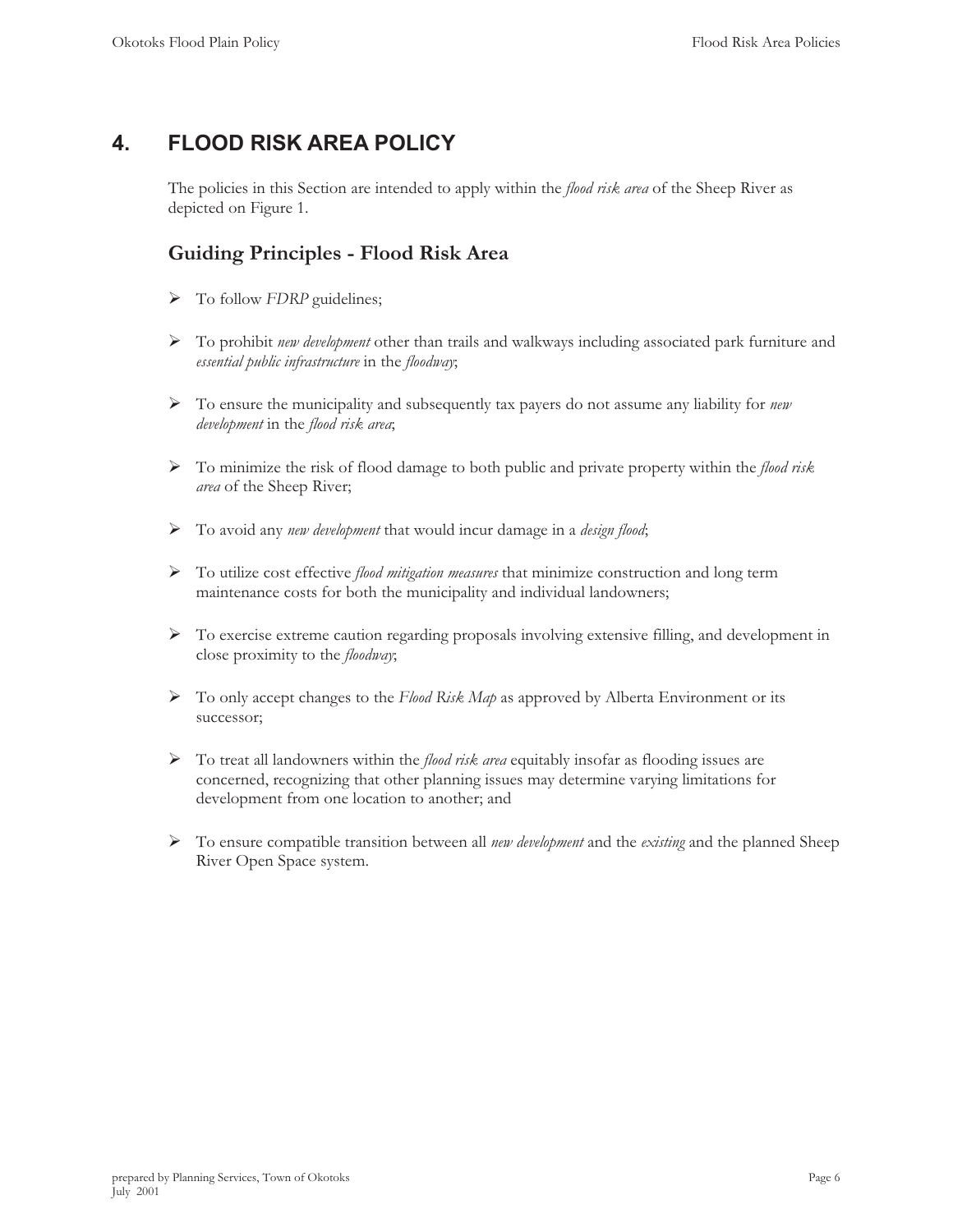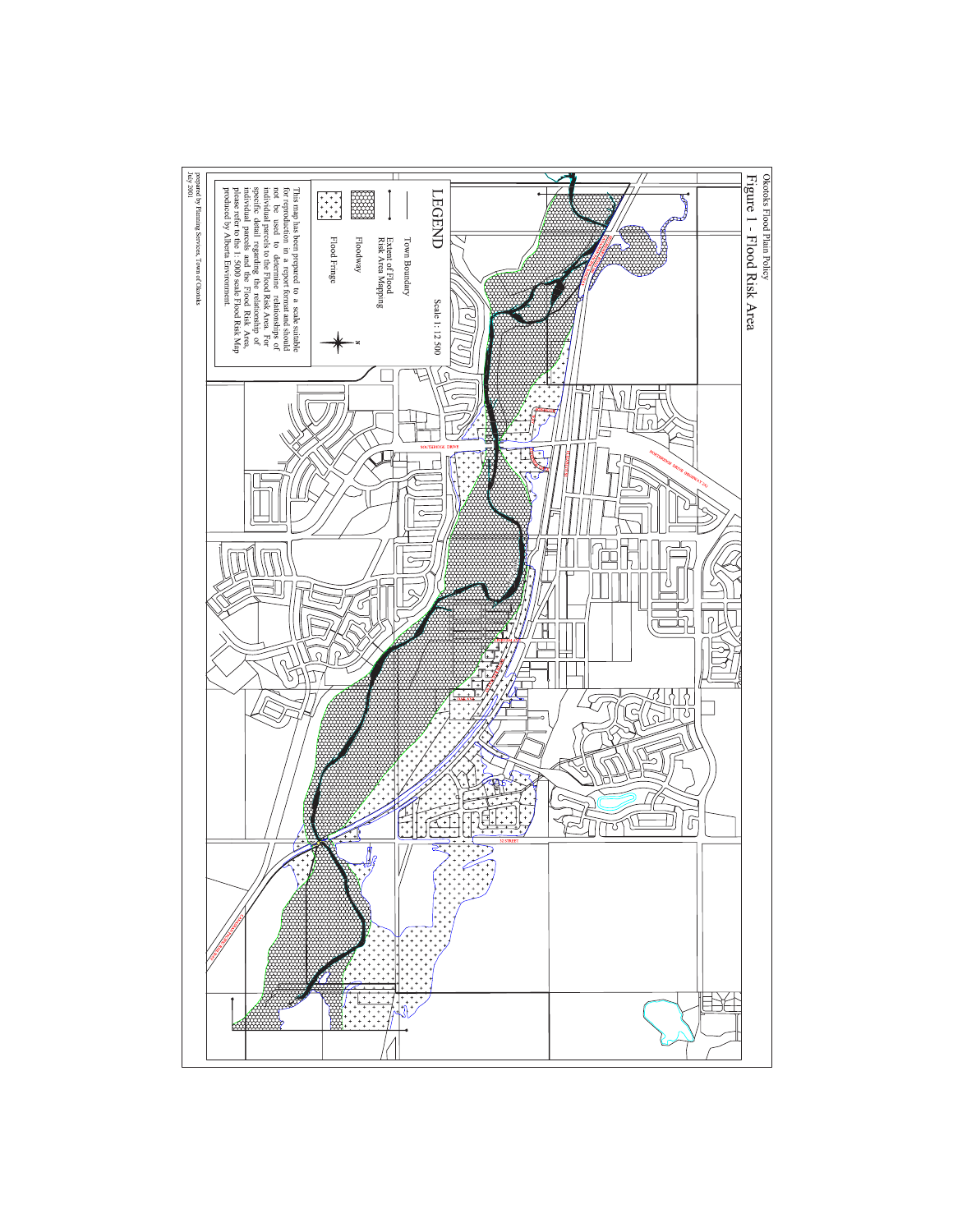#### **Referrals**

Policy 4(i) The Town will refer all proposals for subdivision or development within the *flood risk area* to Alberta Environment or its successor for comments and recommendations.

#### **Floodway**

- Policy 4(ii) The location of the *floodway* is established by the Provincial Government. Proposals submitted to the Province to adjust the *floodway* limit are not supported by the Town.
- Policy 4(iii) No *new development* other than trails and walkways including associated park furniture and *essential public infrastructure* shall be permitted within the *floodway*.
- Policy 4(iv) All privately owned land within the *floodway* shall be designated Restricted Development (RD) District and all publicly owned land within the *floodway* shall be designated Environmental Protection (EP) District in the LUB.
- Policy  $4(v)$  When a subdivision is proposed where any portion of the title area is located within the *floodway*, all lands within the *floodway* shall be dedicated as Environmental Reserve [ER].
- Policy 4(vi) Notwithstanding Policy 4(v) above, when an *existing* dwelling is located partially or wholly within the *floodway*, a reasonable area within the *floodway* may be retained under private ownership through subdivision. Such an area may encompass, among other similar features, the building envelope, parking area, access driveway, manicured yard including ponds, septic disposal field and water well but shall not include land extensive features such as pastures, corrals, cultivated fields etc. In no case shall such an area extend more than 80m from the dwelling further into the *floodway*.
- Policy 4(vii) For parcels containing an *existing* dwelling or other permanent building, an Environmental Reserve Easement is considered an appropriate alternative to Environmental Reserve dedication. Such an easement should be designed to preserve *floodway* land in its natural state but should not be intended to facilitate public access to and along the Sheep River or its tributaries. Where an Environmental Reserve Easement is considered, all portions of the parcel within 30m of the *bank* of the Sheep River or its tributaries must be dedicated as Environmental Reserve to provide for public access to and along the Sheep River and its tributaries.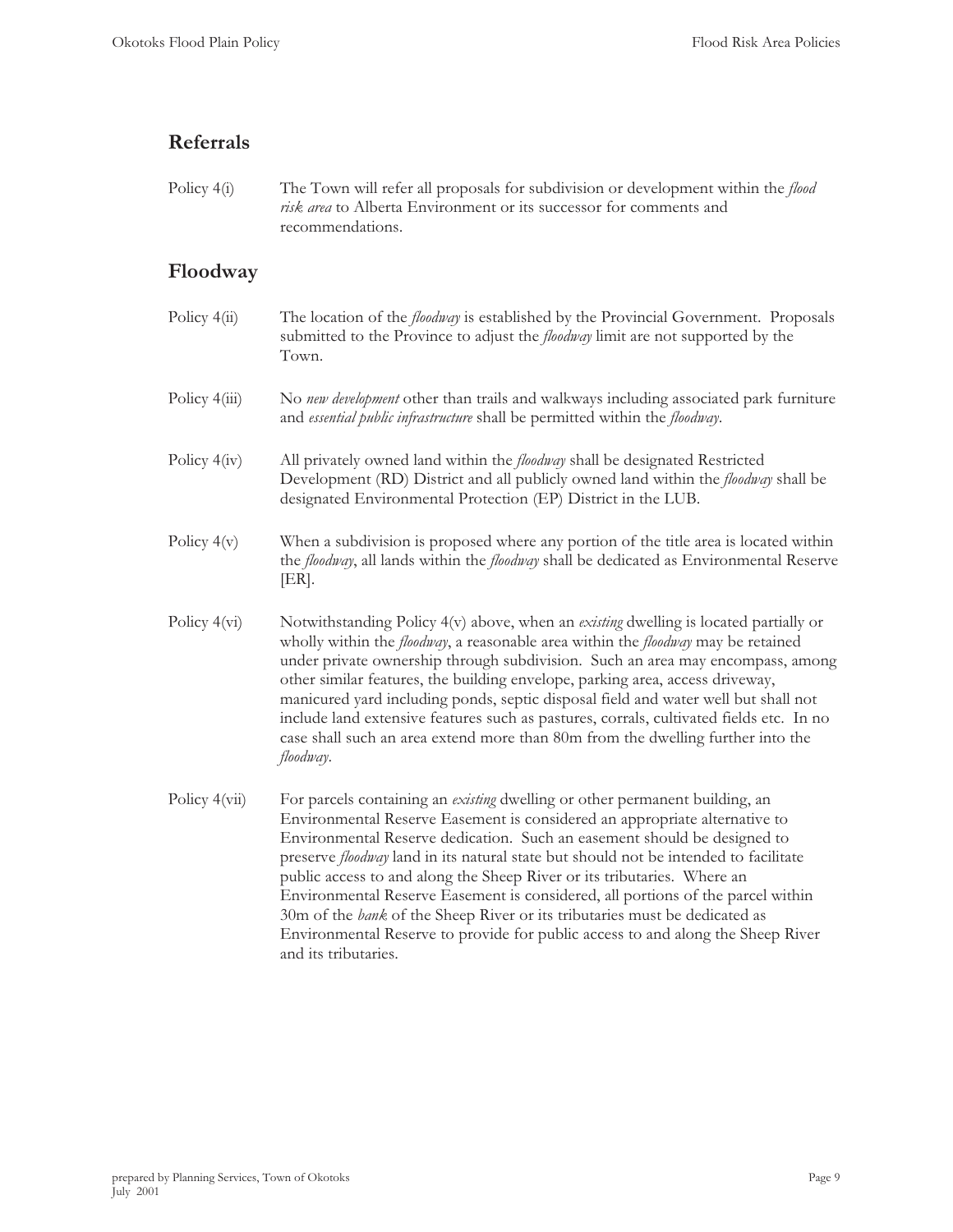- Policy 4(viii) The Town's approving authorities shall not approve grading within the *floodway* unless it is associated with trails and walkway systems including associated park furniture and *essential public infrastructure*.
- Policy 4(ix) Existing vegetation and topography within the *floodway* should not be disturbed to maintain the Sheep River corridor as a pristine natural area with the intent to:
	- minimize impacts on wildlife corridors;
	- retain existing drainage patterns; and
	- retain the natural mix of plant species in the Sheep River Valley.

#### **Flood Fringe**

- Policy 4(x) All *new development* approved in the *flood fringe* shall be *flood proofed.* In the case where the *new development* is an addition to the *existing* building, only the addition is required to be *flood proofed*. However, reasonable measures to reduce the risk of flood damage to the *existing* building may be required.
- Policy 4(xi) Basements are discouraged within *new development* in the *flood fringe* in accordance with the *FDRP.* In the case where the *new development* is an addition to an *existing* building that includes a basement, the *existing* basement may remain but expansion of the basement is discouraged. An underground parking area is not deemed to be basement development and may be considered in accordance with the *FDRP*.
- Policy 4(xii) *New development* should be setback as far as feasible from the *floodway* and in no instance shall new structures be permitted within 10m of the *floodway*. Back sloping associated with *flood mitigation measures*, may be developed up to the *floodway* limit but such slopes should not exceed 4:1. This development setback area is intended to provide a buffer and margin of safety between development and the *floodway*. It also preserves the option for future construction of a dyke if deemed desirable at some time in the future to protect *existing* dwellings that are not *flood proofed*.
- Policy 4(xiii) In the case where a subdivision is approved within the *flood fringe*, the applicant for subdivision shall be responsible for servicing and making provision for *flood mitigation measures* on all proposed new lots.
- Policy 4(xiv) The applicant for any *new development* shall provide verification from a qualified professional engineer that the *new development* conforms with *FDRP* and Town of Okotoks flood risk policies upon completion of the development.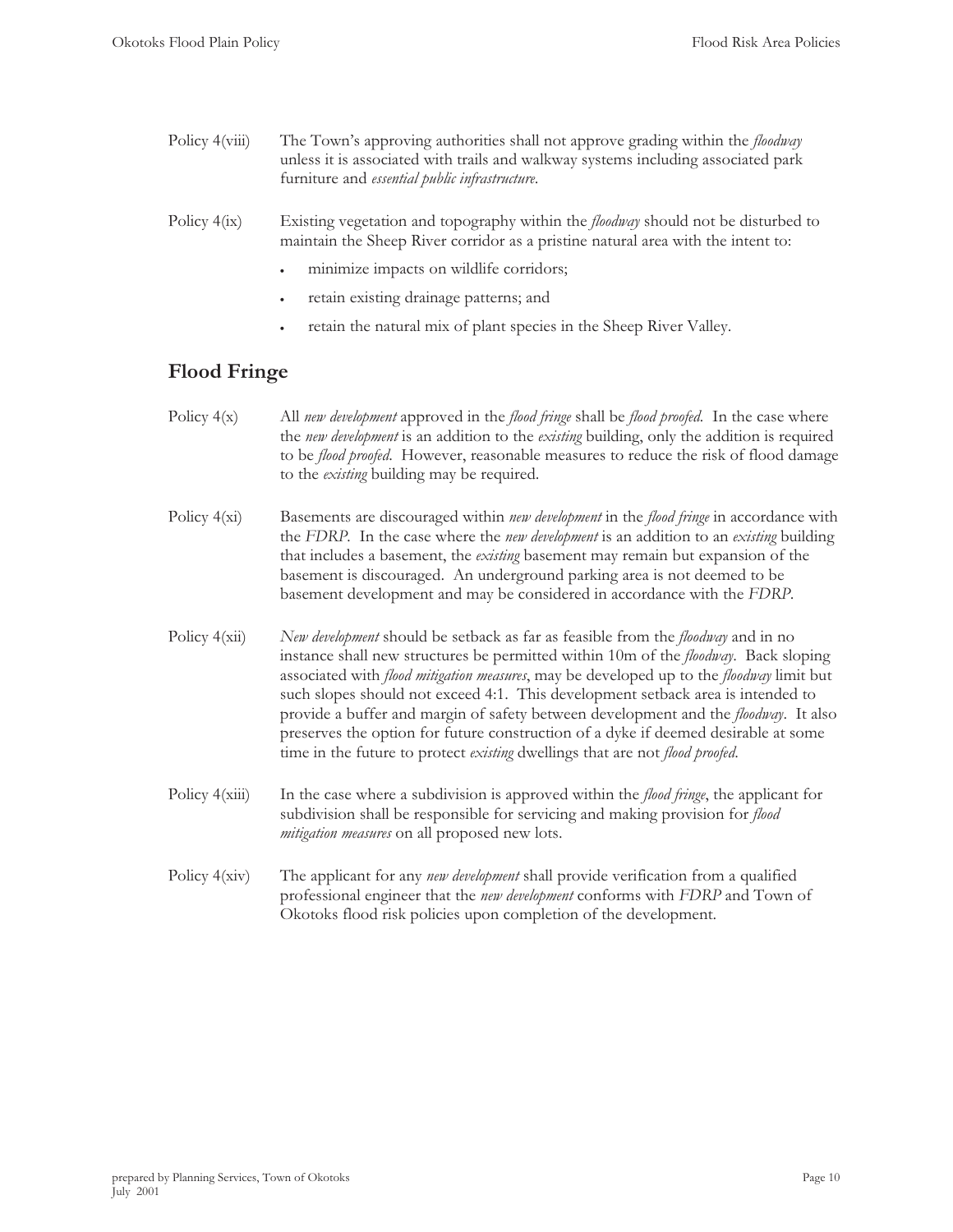#### **Dykes**

- Policy 4(xv) Dykes are considered an acceptable but costly and partial form of flood mitigation and should only be considered to protect *existing* dwellings that are not already *flood proofed.* Due to the high capital and maintenance cost associated with a dyke and their limited effectiveness, the Town does not intend to construct any dykes within the Town.
- Policy 4(xvi) The construction of dykes or other *flood mitigation measures* is strongly discouraged within the *floodway* and should only be considered where *existing* buildings preclude their development away from the *floodway*. As such, *new development* should be setback as far as possible from the *floodway*.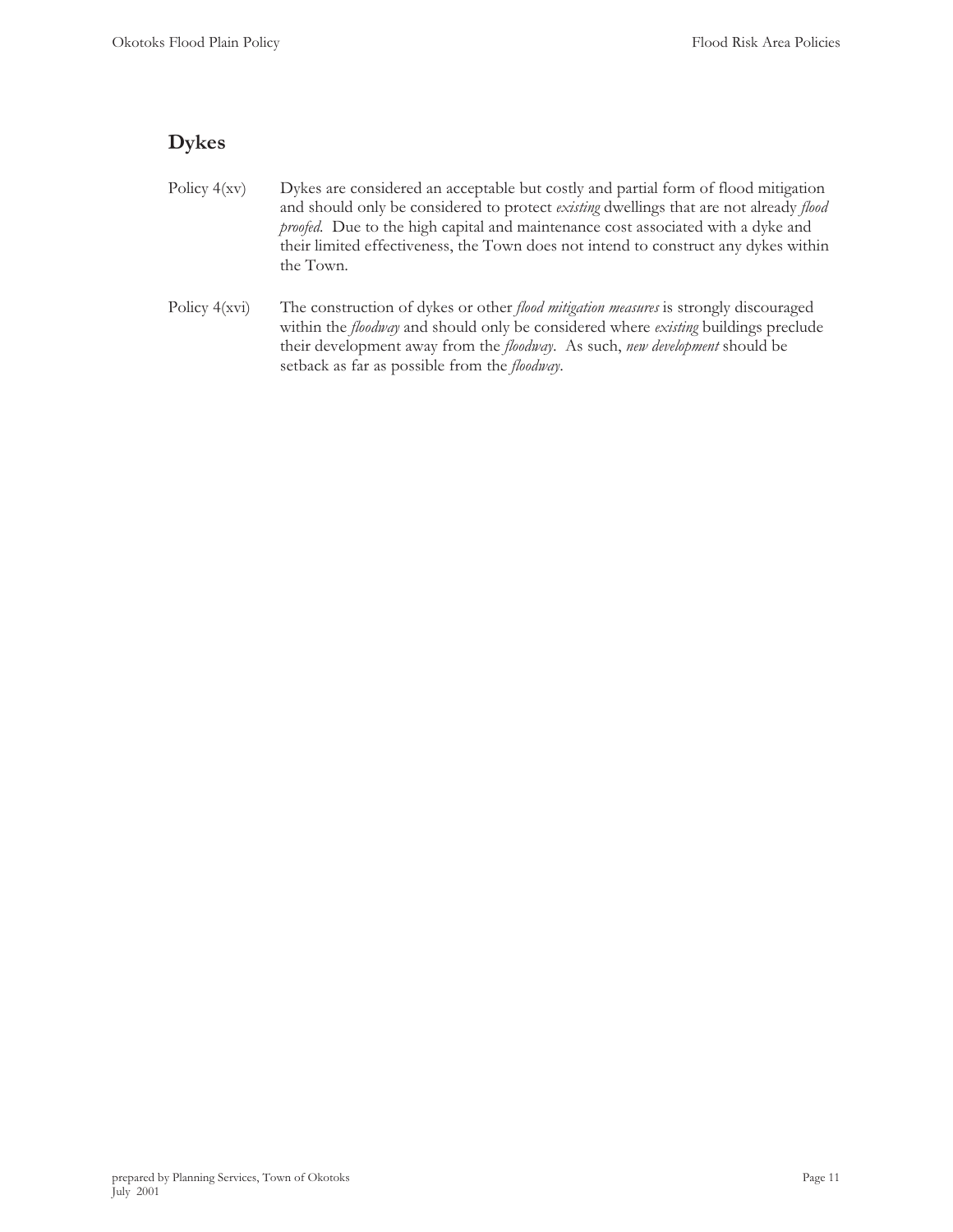# **5. FLOOD FRINGE LAND USE AND SERVICING POLICIES**

The policies in this Section are intended to apply within the *flood fringe* of the Sheep River as depicted in Figure 1.

# **Guiding Principles**

- ¾ To ensure all *new development* is harmonious with both the surrounding riverine environment and adjacent neighbourhood built form.
- ¾ To ensure that all *new development* is connected to the Town sanitary sewage system, serviced with a suitable potable water supply, storm water management systems, and adequate vehicle and pedestrian circulation systems.
- $\triangleright$  To take all reasonable measures to minimize the risk of contamination to groundwater which is the water source both for the Town's water system and a number of private water wells.
- ¾ To ensure that any infrastructure associated with servicing *new development* is consistent with and compatible with infrastructure servicing surrounding development.
- ¾ To ensure the proponent for any *new development* bears all costs associated with servicing that development.
- ¾ To ensure that *new development* does not cause the imposition of upgraded services to *existing* development that would result in an immediate financial cost to the owner of any *existing* development<sup>1</sup>.

#### **Land Use and Density**

- Policy 5(i) With the exception of the Lineham East residential sub area [LE sub area], the Town will consider LUB amendments from Restricted Development District to any land use district that is consistent with:
	- the land use and development policies contained in MDP;
	- this policy document; and
	- the Railway Area Analysis and Policy Report.
- Policy 5(ii) Within the LE sub area, the Town will only consider LUB amendments from Restricted Development District to accommodate *low density residential* development that is consistent with the existing level of service in this area.

l

<sup>1</sup> This policy is not intended to preclude development(s) that might over time increase property values in a particular area and hence may have an impact on property taxes. Such a financial cost is not deemed appropriate for the Town to take into consideration.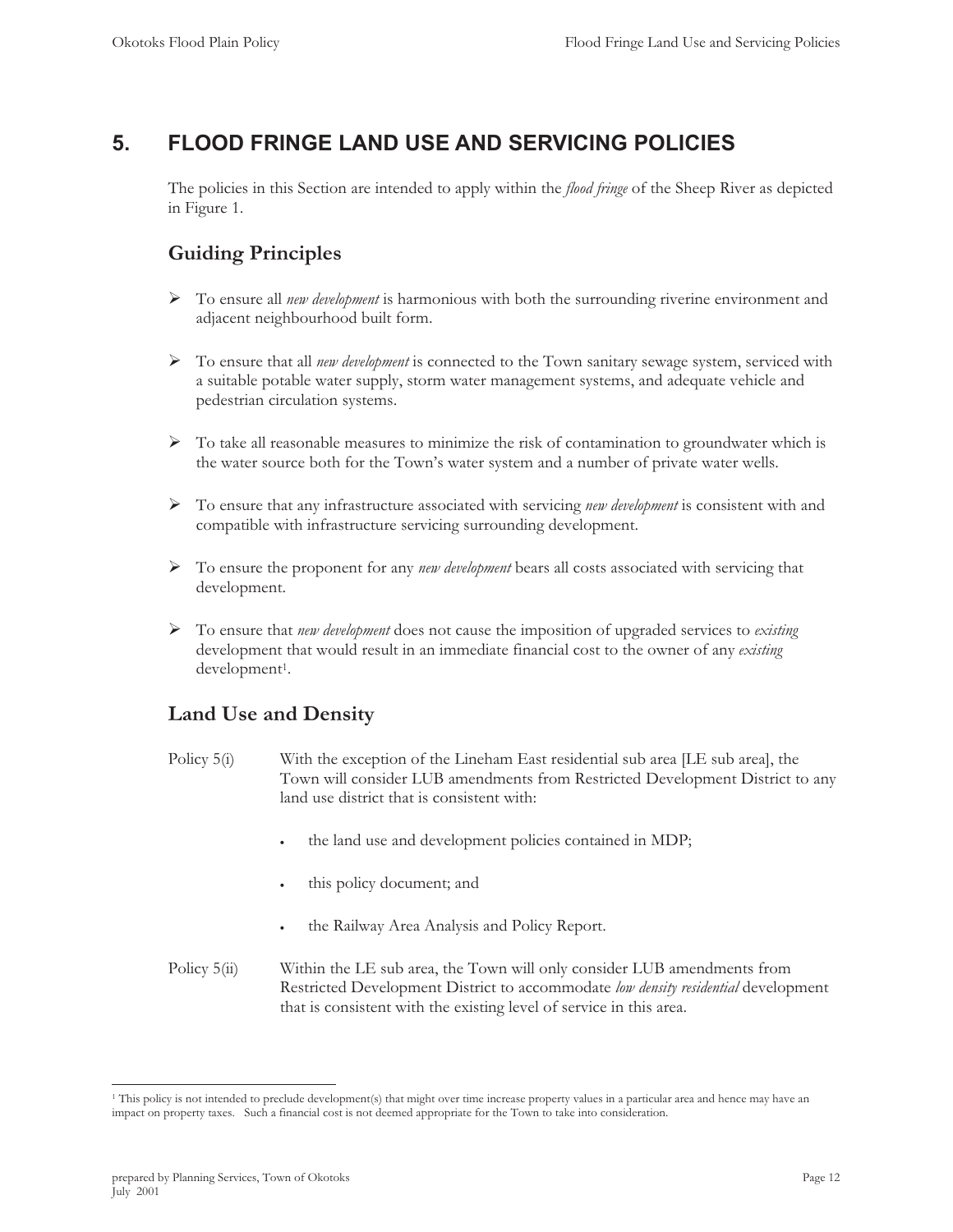Policy 5(iii) Within the LE sub area, minimum lot size for *low density residential* lots in a new subdivision is 0.81 ha (2 acres).

#### **Servicing**

- Policy 5(iv) With the exception of the LE sub area, the Town requires all *new development* to be serviced to *full urban standards*.
- Policy 5(v) Within the LE sub area, the Town requires all *new development* to be serviced with:
	- Direct access to a public road developed to a condition acceptable to the Town, or an access easement if access to an *existing* lot proposed for *new development* is not feasible from a public road;
	- A municipal sanitary sewer connection; and
	- Either a private water well or municipal water supply. The Town does not support water coops and communal wells as a water supply. *New development* will be required to connect to the municipal water supply at the time that municipal water lines are adjacent to property lines.
- Policy 5(vi) Within the LE sub area, the Town requires all new parcels created by subdivision to have direct access to a public road developed to municipal standards.
- Policy 5(vii) Where water wells are proposed to service a subdivision to accommodate *new development* within the LE sub area the proponent of the subdivision shall meet all requirements of the Provincial Water Act prior to endorsement of a subdivision.
- Policy 5(viii) Within the LE sub area, all new public roads created by subdivision shall be constructed to a rural standard (no parking).
- Policy 5(ix) All *new development* shall incorporate a storm water treatment and conveyance system that employs Best Management Practices, meets the requirements of Alberta Environment or its successor and Town of Okotoks Engineering Standards, and is consistent with the Sustainable Okotoks initiative.
- Policy  $5(x)$  As is the case throughout the Town, the proponent of a subdivision or development is responsible for all on and off-site servicing costs. Off-site levies and acreage assessments will apply in full to all subdivisions and *new development*.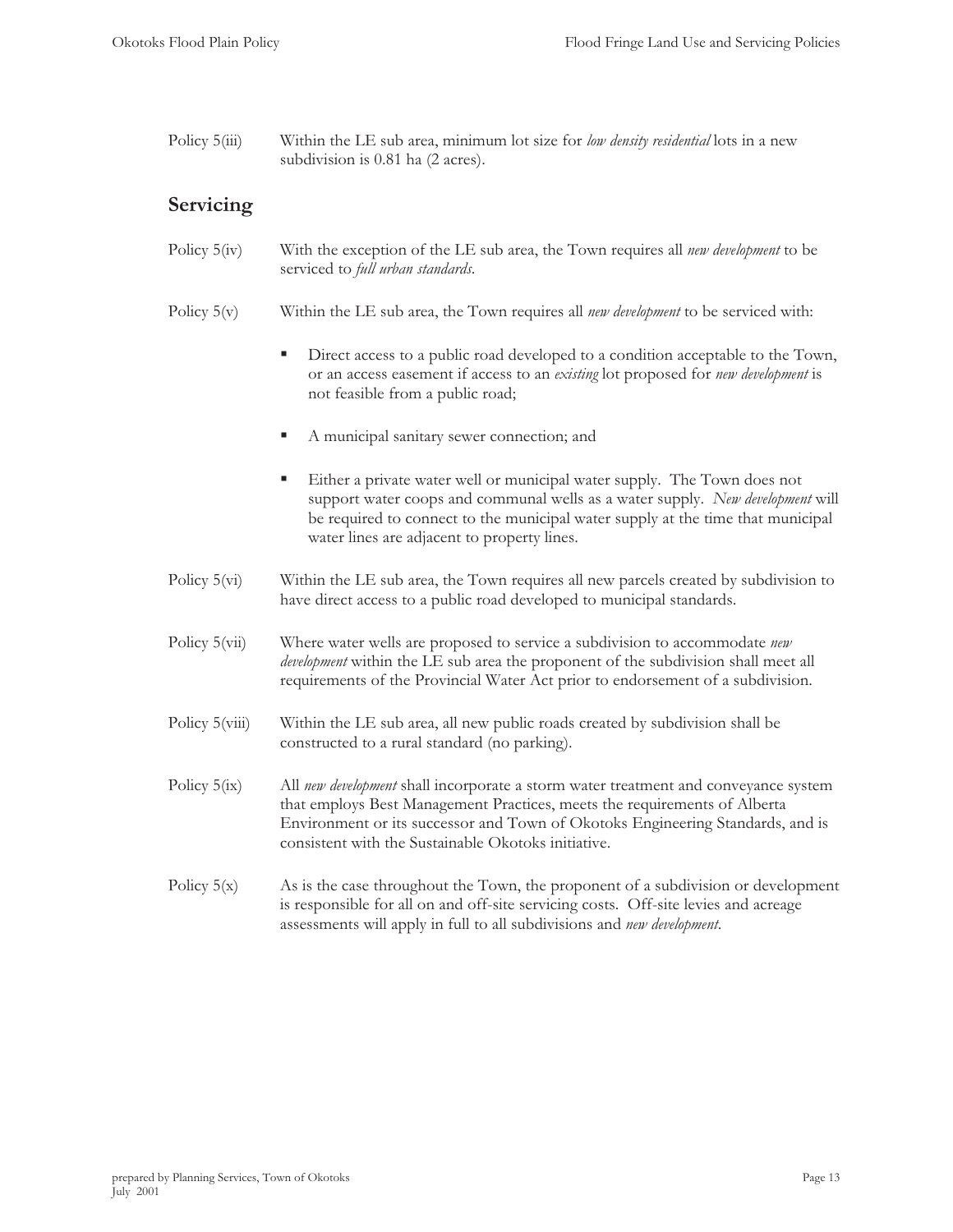Policy 5(xi) Where a *new development* requires installation of a utility service line abutting an *existing* development not serviced with that utility, the *existing* development shall not be required to connect to that service. This policy does not preclude a resident from requesting connection to Town services. (Note: This Policy may conflict with Town Utility Bylaws.)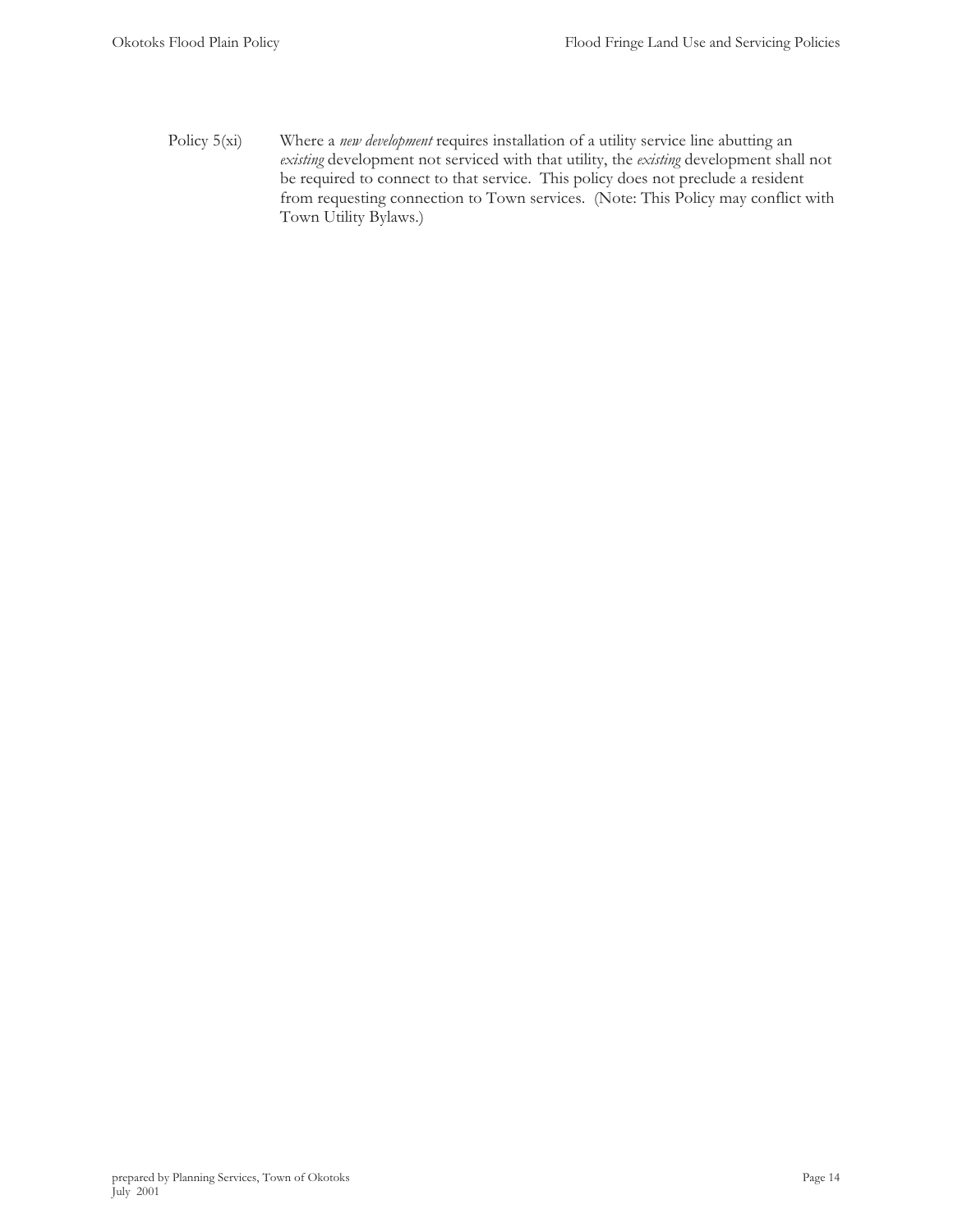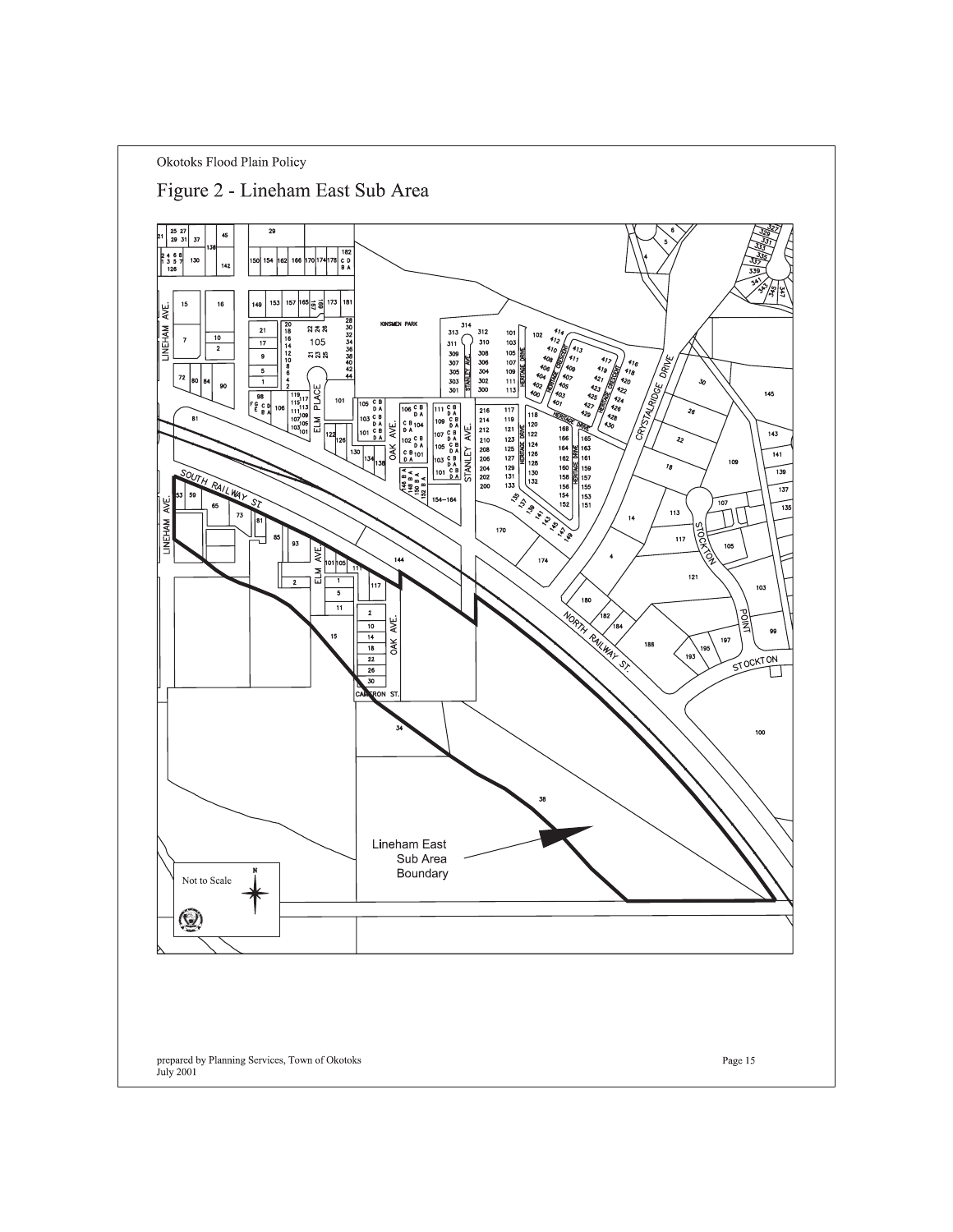# **6. PARKS AND OPEN SPACE POLICIES**

The policies in this Section are intended to apply within the *flood risk area* of the Sheep River as depicted in Figure 1.

#### **Guiding Principles**

¾ To secure the entire *floodway* as a natural open space area.

#### **Purchase of Open Space**

- Policy  $6(i)$  The Town will continue to acquire lands in the vicinity of the Sheep River for the purpose of achieving a significant and continuous natural open space corridor from the west to the east boundary of the Town. The priority of the Town is acquiring *floodway* lands as these lands cannot support *new development* and they represent a significant land area contiguous to the Sheep River. The majority of the *floodway* is undisturbed and contains the bulk of the natural tree cover along the river.
- Policy 6(ii) Notwithstanding Policy 6(i), the Town may consider other opportunities to acquire lands abutting the *floodway* either within the *flood fringe* or outside of the *flood risk area* if it is determined that such land is required for more intense park development than may be appropriate within the *floodway*.

#### **Use of Public Open Space**

- Policy 6(iii) Within the *floodway*, improvements on publicly owned lands shall be limited to trails and walkway systems including associated park furniture (e.g. benches, garbage containers) and *essential public infrastructure*.
- Policy 6(iv) Parks and other publicly owned development within the *floodway* that are considered *existing* development under the *FDRP* may remain in accordance with this program.
- Policy 6(v) Within the *flood fringe*, *new development* on publicly owned lands shall be consistent with the *FDRP*.